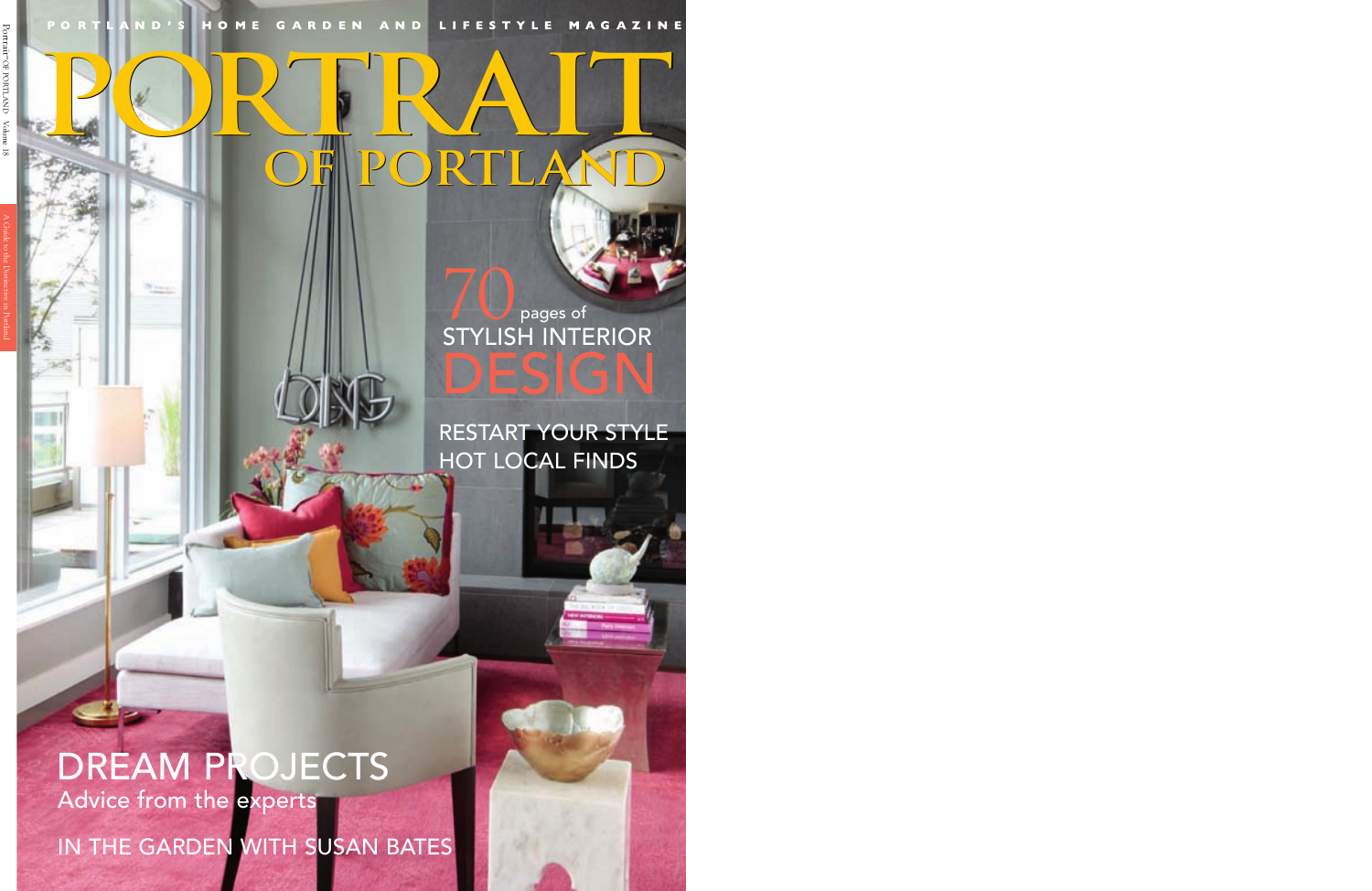# THE GREAT ESCAPE



WHAT STARTED AS A KITCHEN FACELIFT BECAME A WHOLE HOUSE REMODEL THAT TOOK JAC AND ROBIN RUSCIGNO'S LAKE OSWEGO HOME DOWN TO THE STUDS. ARCHITECT DAVID JENI DESIGNER DONNA SHEPARD AND BUILDER OLSON & JONES CONSTRUCTION TRANSFORMED THE OUTDATED RANCH EXTERIOR INTO A CHARACTER-RICH CHARMER WITH AN EQUALLY DELIGHTFUL INTERIOR. THE HOME IS NOW A MATCH WITH ITS SPECTACULAR SURROUNDINGS.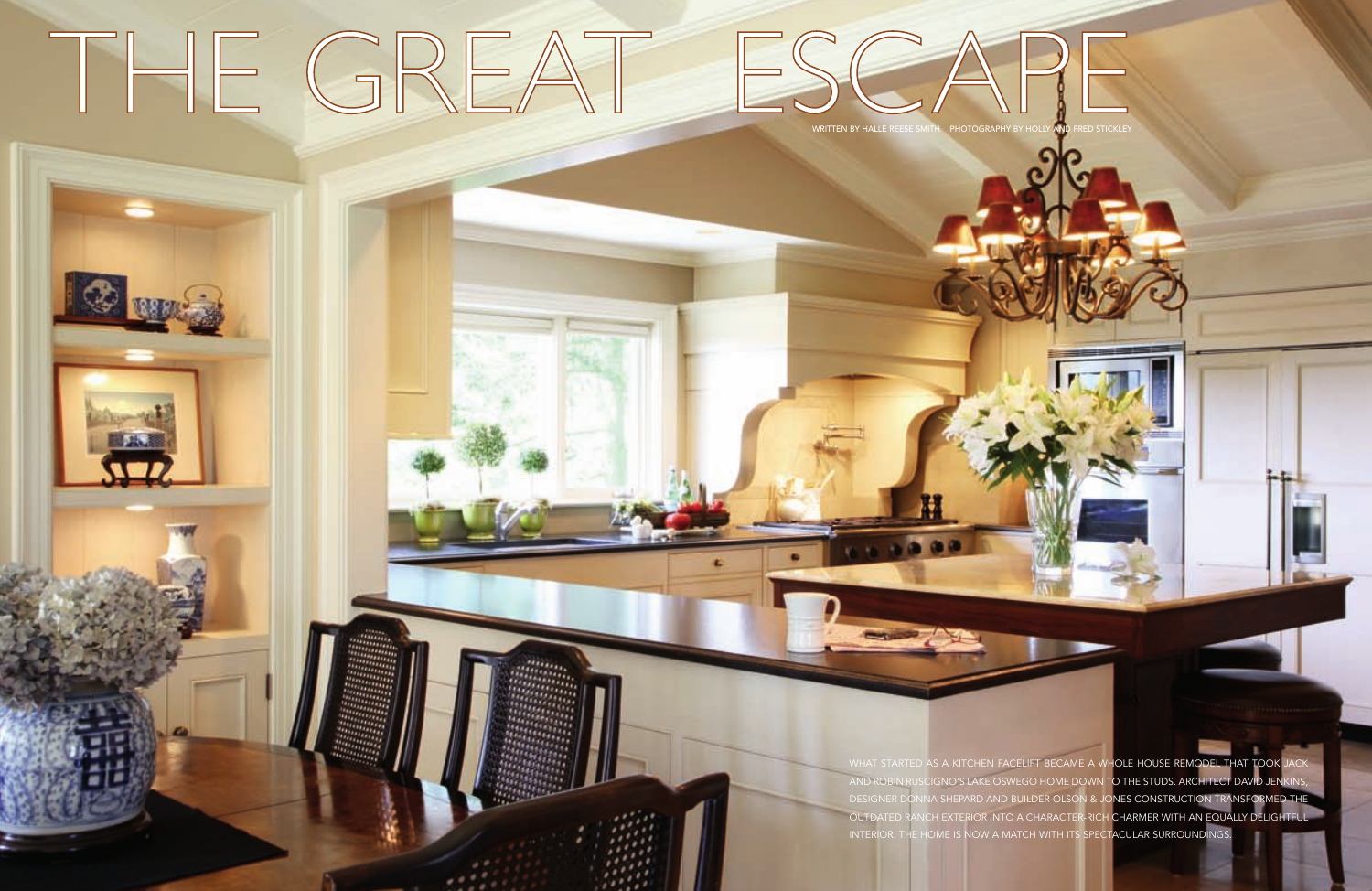

#### RATHER THAN TEAR DOWN THEIR ONE-LEVEL 1970s RANCH and build a McMansion, Jack and Robin Ruscigno retained the best of the original house and updated the worst.

The home sits at the edge of a cliff overlooking Oswego Lake, with views of Mt. Hood to one end and forested bluffs to the other. "It's like living in the mountains," says homeowner Robin Ruscigno, a Nike executive. "Eagles fly by overhead. When it snows, it's like someone painted a picture for you."

The whole back of the house is glass with giant picture windows floor to ceiling—something the Ruscignos wanted to keep. They also liked the one-level living. The home was custom-built in the 1970s by an older couple. "It was built for aging, which wasn't a bad thing," Ruscigno says. "The layout was great, but the surfaces and finishes were not."

Robin Ruscigno grew up in New York City and had always lived in classic older homes with beautiful crown moldings, floors and fireplaces. She wanted to bring that New York brownstone feel into the space through richer finishes like dark wood floors, detailed woodwork and natural stone.

The Ruscignos knew they wanted to update the kitchen and master bathroom; however, "If we'd only done the master bath and the kitchen, I didn't want the rest of the house to look old," Ruscigno says. On recommendation from their good friend and interior designer Donna Shepard, the Ruscignos hired architect David Jenkins and Olson & Jones Construction to remodel their home. The Shepards had used the same team to build their own house a few years prior.

In the end, "The house was taken down to the studs," says Ruscigno. "My husband joked we needed the kitchen painted and we wound up with a new house."

"The house was stripped to the bones, including the roof and siding," says Olson & Jones Project Manager Jeff Jones. "Only framed walls and sheeting and some of the original truss roof were left intact."

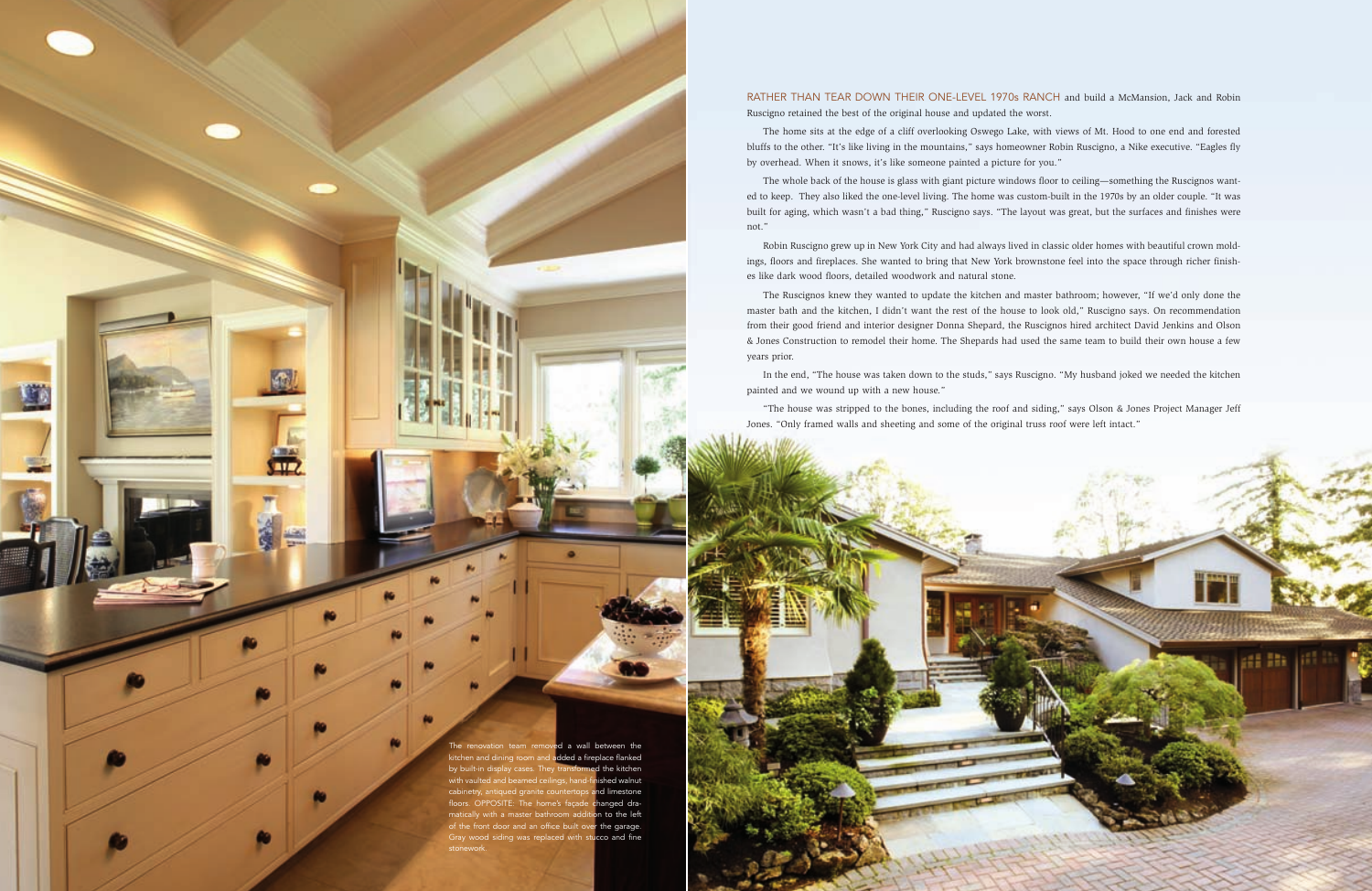Jones upgraded the home's energy efficiency with fully enveloped foam insulation, a high efficiency furnace, a heat recovery ventilator and all new mechanical and electrical systems. "I like to start with the most efficient shell possible," Jones says.

One of the most dramatic differences between "before" and "after" is the home's exterior. Dated, gray wood siding was torn off and replaced with true stucco and stonework at the foundation. "Lake Oswego was once a home of cottages," says Ruscigno. "We wanted the house to look like it had always been there. Not like it just suddenly plopped down from the sky."

The formerly L-shaped house is now Ushaped. A bump-out to the left of the front door contains a new master bathroom, and a cherrypaneled den/office was built over the garage. The kitchen and dining room were each pushed out about four feet. A backyard pool was removed and cement and concrete were ripped out to lay a new brick and stone hardscape.

Jones says they did not change the footprint much, but "We did a lot of robbing the old space to borrow for the new." The now 3,600-squarefoot home was about 2,800-square-feet before the renovation. "Robin was thinking in a grand scale, but we got a lot of elements she wanted into a compact space."

Olson & Jones Construction removed a nonload-bearing wall between the kitchen and dining area, and added a fireplace flanked by custom bookcases. Built-in downlighting showcases the Ruscignos' collection of Asian ceramics. "When you're in the kitchen, you can look through into the dining room and into a small family area in front of the kitchen," says Ruscigno. "The kitchen has a great view now."

Simon & Toney created all of the custom cabinetry in the kitchen and master bathroom. They painted the kitchen cabinets cream but left the center island and bathroom cabinets a dark stained walnut. "The detail and handwork is spectacular," Ruscigno says.

Ruscigno knew she wanted to use marble in the master bath. "I wanted a very timeless bathroom that was spa-like," she says. "It has a great tub." Carrara marble wainscoting and floors, detailed moldings and walnut cabinetry custom-made by Simon & Toney create the luxurious feel that the Ruscignos wanted.

A new barrel-vaulted ceiling and arched window fit perfectly in the master bathroom. Rope lighting tucks into the beadboard ceiling, and the ceiling fixture is alabaster. The design team incorporated both natural and artificial light, Ruscigno says. "Each sink has a window plus overhead light and a side light."

The bathroom floors, shower floor and shower bench (out of view) use radiant heat, which is controlled by a programmable thermostat. The heat automatically comes on at different times throughout the day and night. The shower was relit to the vanity area to let more natural light into the shower.

The bathroom design incorporated a walkthrough to two master closets (out of view). "Hers" was built bigger than "his." They also added two linen closets and two vanities. With a water feature outside the master bedroom window, "you always hear the sound of water, which is very soothing," Ruscigno says.